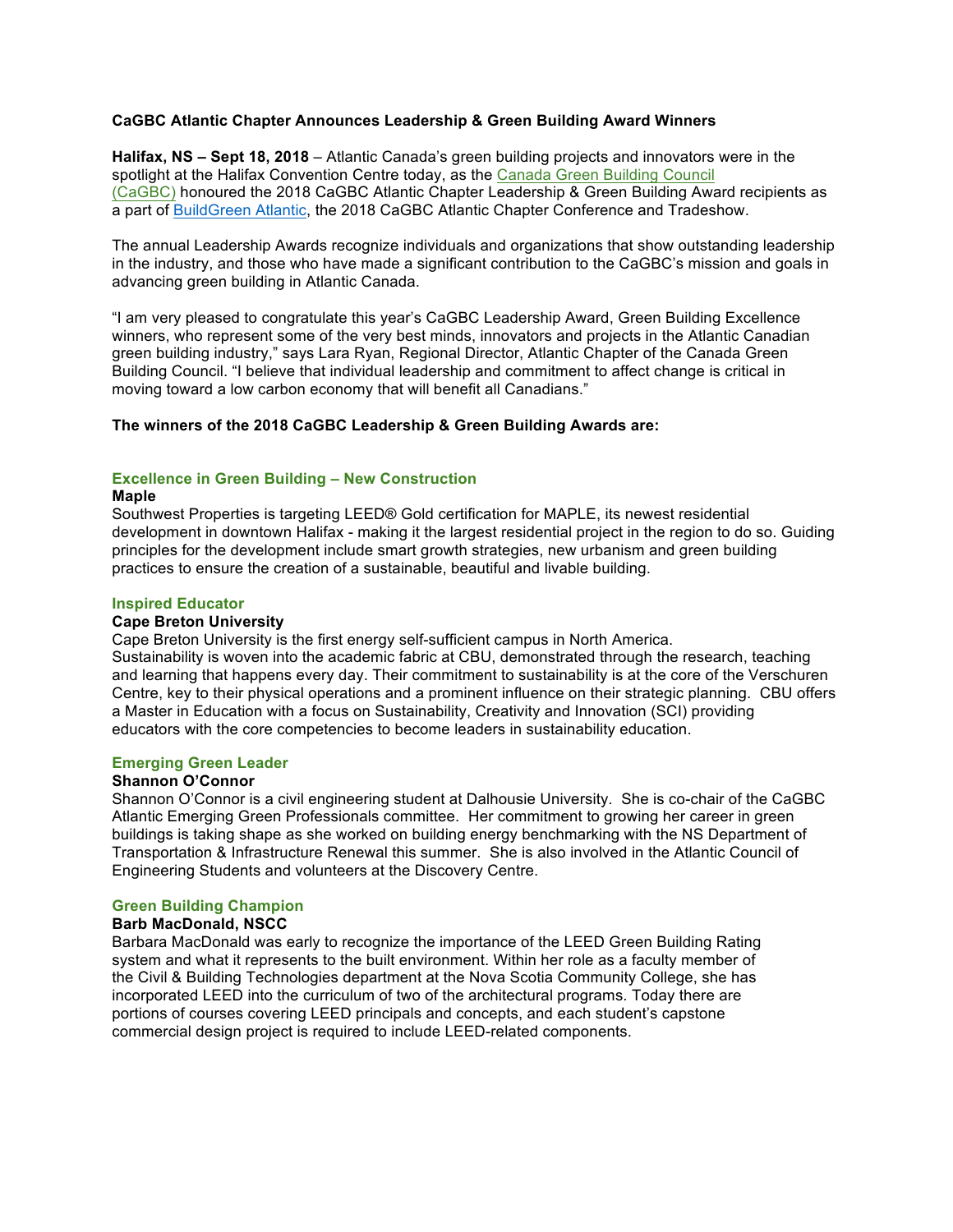#### **Government Leadership**

### **SolarHomes Program, Efficiency Nova Scotia & Nova Scotia Department of Energy**

Nova Scotia homeowners looking to save money on their electricity bills by installing solar panels now have a more affordable option, thanks to the new SolarHomes program, developed by Efficiency Nova Scotia and the Nova Scotia Department of Energy. Through the launch of SolarHomes, the DOE and Efficiency Nova Scotia are stimulating the economy by encouraging entrepreneurship through the creation of multiple new companies looking to launch into the solar installation industry.

#### **Green Building Pioneer**

## **Judy Wall, East Port Properties**

Judy Wall has pushed performance in real estate by prioritizing comfortable and healthy work places whether it is a Class A office space or warehouse. Sustainability then becomes the side effect of tenant satisfaction and owner value. With a repertoire of firsts in green building, Judy Wall makes sure to highlight the importance of involving operating staff in the design and construction stages of new buildings as well as having a presence with tenants.

#### **Volunteer Leadership – Chapter**

#### **Natalie Irwin, Efficiency Nova Scotia**

Through her work with EfficiencyOne (Efficiency Nova Scotia), Natalie has aided in the creation of various presentations by her colleagues, ensuring that the importance for green building messaging is the main focus. Specifically, in 2014, Natalie volunteered on the CaGBC's Green Homes Summit Committee to help organize the conference program ensuring quality speakers and topics. Natalie was also played a volunteer role as a selected speaker reviewer and session moderator at the 2018 World Green Building Conference. In 2016, Natalie won the Halifax Partnership's Game Changer Award for Best Super Connector for her efforts in their Connector Program.

### **Excellence in Green Building – Existing Building**

#### **Metropolitan Place**

Metropolitan Place at 99 Wyse Road and owned by Choice Properties REIT is 31 years old and operates more efficiently than many Canadian properties, as evidenced by being 1 of only 3 ENERGY STAR "First Certifications in Canada" from Atlantic Canada. It's a BOMA BEST certified property that encompasses all areas of sustainability: energy, water, waste, tenant comfort, indoor air quality, and green cleaning. The property is centrally-located and is easily accessible by bicycle, car or transit. Through equipment upgrades, energy use has dropped 12% since 2015 and the building has an EnerGuide rating of 86.

#### **Zero Carbon**

#### **The Wilkinson Warehouses**

The Wilkinson Warehouses, owned by East Port Properties are multi-tenant warehouse buildings. They are the only Atlantic Canadian and industrial multi-tenant pilot project for the ZCB standard. Among other green technologies, the buildings feature a robust building envelope which feature insulated tilt-up concrete sandwich panels which provide a continuous thermal barrier, thermal mass and significantly reduced infiltration. Each building is heated by an in-floor central heating system and rooftop PV systems are installed with the intent is to offer prospective tenants zero heating costs.

-30- Media Contact Renée Rietveld CaGBC Media Relations 613-288-8075 media@cagbc.org